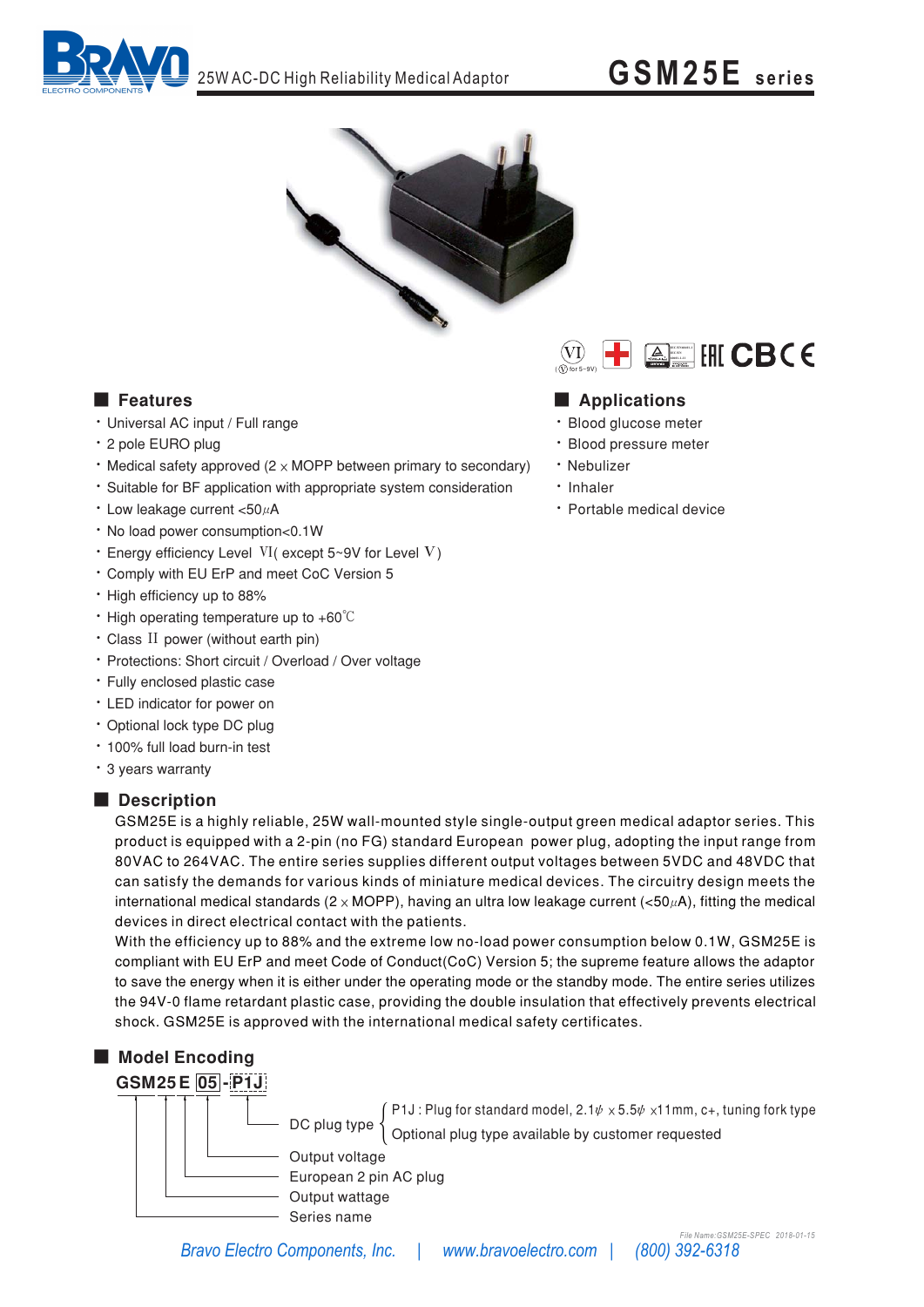

# 25W AC-DC High Reliability Medical Adaptor **GSM25E series**

| ORDER NO.                                      |                                                                                                                                                                                                                                                                                                                                                                                                                                                                                                                                                                                                                                                                                                                                                                                                                                                                                                                                                                                                                                                 | GSM25E05-P1J                                                                                                                  | GSM25E07-P1J    | GSM25E09-P1J                                            | GSM25E12-P1J   | GSM25E15-P1J        |                | GSM25E18-P1J GSM25E24-P1J | GSM25E48-P1J    |
|------------------------------------------------|-------------------------------------------------------------------------------------------------------------------------------------------------------------------------------------------------------------------------------------------------------------------------------------------------------------------------------------------------------------------------------------------------------------------------------------------------------------------------------------------------------------------------------------------------------------------------------------------------------------------------------------------------------------------------------------------------------------------------------------------------------------------------------------------------------------------------------------------------------------------------------------------------------------------------------------------------------------------------------------------------------------------------------------------------|-------------------------------------------------------------------------------------------------------------------------------|-----------------|---------------------------------------------------------|----------------|---------------------|----------------|---------------------------|-----------------|
|                                                | <b>SAFETY MODEL NO.</b>                                                                                                                                                                                                                                                                                                                                                                                                                                                                                                                                                                                                                                                                                                                                                                                                                                                                                                                                                                                                                         | GSM25E05                                                                                                                      | <b>GSM25E07</b> | GSM25E09                                                | GSM25E12       | GSM25E15            | GSM25E18       | GSM25E24                  | <b>GSM25E48</b> |
| <b>OUTPUT</b>                                  | <b>DC VOLTAGE</b><br>Note.2 5V                                                                                                                                                                                                                                                                                                                                                                                                                                                                                                                                                                                                                                                                                                                                                                                                                                                                                                                                                                                                                  |                                                                                                                               | 7.5V            | 9V                                                      | 12V            | 15V                 | <b>18V</b>     | <b>24V</b>                | 48V             |
|                                                | <b>RATED CURRENT</b>                                                                                                                                                                                                                                                                                                                                                                                                                                                                                                                                                                                                                                                                                                                                                                                                                                                                                                                                                                                                                            | 4A                                                                                                                            | 2.93A           | 2.77A                                                   | 2.08A          | 1.66A               | 1.38A          | 1.04A                     | 0.52A           |
|                                                | <b>CURRENT RANGE</b>                                                                                                                                                                                                                                                                                                                                                                                                                                                                                                                                                                                                                                                                                                                                                                                                                                                                                                                                                                                                                            | $0 - 4A$                                                                                                                      | $0 - 2.93A$     | $0 - 2.77A$                                             | $0 - 2.08A$    | $0 - 1.66A$         | $0 - 1.38A$    | $0 - 1.04A$               | $0 - 0.52A$     |
|                                                | <b>RATED POWER (max.)</b>                                                                                                                                                                                                                                                                                                                                                                                                                                                                                                                                                                                                                                                                                                                                                                                                                                                                                                                                                                                                                       | <b>20W</b>                                                                                                                    | <b>22W</b>      | <b>25W</b>                                              | <b>25W</b>     | <b>25W</b>          | <b>25W</b>     | <b>25W</b>                | <b>25W</b>      |
|                                                | RIPPLE & NOISE (max.) Note.3                                                                                                                                                                                                                                                                                                                                                                                                                                                                                                                                                                                                                                                                                                                                                                                                                                                                                                                                                                                                                    | 60mVp-p                                                                                                                       | 80mVp-p         | 80mVp-p                                                 | 120mVp-p       | 120mVp-p            | 150mVp-p       | 180mVp-p                  | 240mVp-p        |
|                                                | <b>VOLTAGE TOLERANCE Note.4</b>                                                                                                                                                                                                                                                                                                                                                                                                                                                                                                                                                                                                                                                                                                                                                                                                                                                                                                                                                                                                                 | ± 6.0%                                                                                                                        | ±5.0%           | ±5.0%                                                   | ±3.0%          | ±3.0%               | ±3.0%          | ±2.0%                     | ±2.0%           |
|                                                | <b>LINE REGULATION</b><br>Note.5                                                                                                                                                                                                                                                                                                                                                                                                                                                                                                                                                                                                                                                                                                                                                                                                                                                                                                                                                                                                                | ±1.0%                                                                                                                         | ±1.0%           | ±1.0%                                                   | ±1.0%          | ±1.0%               | ±1.0%          | ±1.0%                     | ±1.0%           |
|                                                | <b>LOAD REGULATION</b>                                                                                                                                                                                                                                                                                                                                                                                                                                                                                                                                                                                                                                                                                                                                                                                                                                                                                                                                                                                                                          | ± 6.0%                                                                                                                        | ±5.0%           | ±5.0%                                                   | ±3.0%          | ±3.0%               | ±3.0%          | ±2.0%                     | ±2.0%           |
|                                                | <b>SETUP, RISE TIME</b>                                                                                                                                                                                                                                                                                                                                                                                                                                                                                                                                                                                                                                                                                                                                                                                                                                                                                                                                                                                                                         |                                                                                                                               |                 |                                                         |                |                     |                |                           |                 |
|                                                | <b>HOLD UP TIME (Typ.)</b>                                                                                                                                                                                                                                                                                                                                                                                                                                                                                                                                                                                                                                                                                                                                                                                                                                                                                                                                                                                                                      | Note.6 500ms, 30ms / 230VAC<br>1000ms, 30ms / 115VAC at full load<br>16ms / 230VAC<br>16ms / 115VAC at full load              |                 |                                                         |                |                     |                |                           |                 |
|                                                | <b>VOLTAGE RANGE</b>                                                                                                                                                                                                                                                                                                                                                                                                                                                                                                                                                                                                                                                                                                                                                                                                                                                                                                                                                                                                                            | Note.7 $80 \sim 264$ VAC<br>$113 - 370$ VDC                                                                                   |                 |                                                         |                |                     |                |                           |                 |
| <b>INPUT</b>                                   | <b>FREQUENCY RANGE</b>                                                                                                                                                                                                                                                                                                                                                                                                                                                                                                                                                                                                                                                                                                                                                                                                                                                                                                                                                                                                                          | $47 - 63$ Hz                                                                                                                  |                 |                                                         |                |                     |                |                           |                 |
|                                                | <b>EFFICIENCY (Typ.)</b>                                                                                                                                                                                                                                                                                                                                                                                                                                                                                                                                                                                                                                                                                                                                                                                                                                                                                                                                                                                                                        | 80%                                                                                                                           | 83%             | 84%                                                     | 86%            | 86%                 | 86%            | 87%                       | 88%             |
|                                                | <b>AC CURRENT (Typ.)</b>                                                                                                                                                                                                                                                                                                                                                                                                                                                                                                                                                                                                                                                                                                                                                                                                                                                                                                                                                                                                                        | 0.7A/115VAC                                                                                                                   | 0.35A/230VAC    |                                                         |                |                     |                |                           |                 |
|                                                | <b>INRUSH CURRENT (Typ.)</b>                                                                                                                                                                                                                                                                                                                                                                                                                                                                                                                                                                                                                                                                                                                                                                                                                                                                                                                                                                                                                    | 55A/230VAC<br>30A/115VAC                                                                                                      |                 |                                                         |                |                     |                |                           |                 |
|                                                | <b>LEAKAGE CURRENT(max.)</b>                                                                                                                                                                                                                                                                                                                                                                                                                                                                                                                                                                                                                                                                                                                                                                                                                                                                                                                                                                                                                    | Touch current < 50uA/264VAC                                                                                                   |                 |                                                         |                |                     |                |                           |                 |
|                                                | <b>OVERLOAD</b>                                                                                                                                                                                                                                                                                                                                                                                                                                                                                                                                                                                                                                                                                                                                                                                                                                                                                                                                                                                                                                 |                                                                                                                               |                 |                                                         |                |                     |                |                           |                 |
| <b>PROTECTION</b>                              |                                                                                                                                                                                                                                                                                                                                                                                                                                                                                                                                                                                                                                                                                                                                                                                                                                                                                                                                                                                                                                                 | $105 \sim 170\%$ rated output power<br>Protection type : Hiccup mode, recovers automatically after fault condition is removed |                 |                                                         |                |                     |                |                           |                 |
|                                                | <b>OVER VOLTAGE</b>                                                                                                                                                                                                                                                                                                                                                                                                                                                                                                                                                                                                                                                                                                                                                                                                                                                                                                                                                                                                                             | $5.25 - 7.5V$                                                                                                                 | $7.88 - 10.5V$  | $9.45 - 13V$                                            | $12.6 - 17.2V$ | $15.75 \sim 20.25V$ | $18.9 - 25.2V$ | $25.2 - 32.4V$            | $50.4 - 64.8V$  |
|                                                |                                                                                                                                                                                                                                                                                                                                                                                                                                                                                                                                                                                                                                                                                                                                                                                                                                                                                                                                                                                                                                                 |                                                                                                                               |                 |                                                         |                |                     |                |                           |                 |
| <b>ENVIRONMENT</b>                             | <b>WORKING TEMP.</b>                                                                                                                                                                                                                                                                                                                                                                                                                                                                                                                                                                                                                                                                                                                                                                                                                                                                                                                                                                                                                            | Protection type: Shut down o/p voltage, re-power on to recover<br>$-25 \sim +60^{\circ}$ (Refer to "Derating Curve")          |                 |                                                         |                |                     |                |                           |                 |
|                                                | <b>WORKING HUMIDITY</b>                                                                                                                                                                                                                                                                                                                                                                                                                                                                                                                                                                                                                                                                                                                                                                                                                                                                                                                                                                                                                         | 20% ~ 90% RH non-condensing                                                                                                   |                 |                                                         |                |                     |                |                           |                 |
|                                                | <b>STORAGE TEMP., HUMIDITY</b>                                                                                                                                                                                                                                                                                                                                                                                                                                                                                                                                                                                                                                                                                                                                                                                                                                                                                                                                                                                                                  | $-40 \sim +85^{\circ}$ C, 10 ~ 95% RH                                                                                         |                 |                                                         |                |                     |                |                           |                 |
|                                                | <b>TEMP. COEFFICIENT</b>                                                                                                                                                                                                                                                                                                                                                                                                                                                                                                                                                                                                                                                                                                                                                                                                                                                                                                                                                                                                                        | $\pm 0.03\%$ / °C (0~40°C)                                                                                                    |                 |                                                         |                |                     |                |                           |                 |
|                                                | <b>VIBRATION</b>                                                                                                                                                                                                                                                                                                                                                                                                                                                                                                                                                                                                                                                                                                                                                                                                                                                                                                                                                                                                                                | 10 ~ 500Hz, 2G 10min./1cycle, period for 60min. each along X, Y, Z axes                                                       |                 |                                                         |                |                     |                |                           |                 |
| <b>SAFETY &amp;</b><br><b>EMC</b><br>(Note. 8) | <b>SAFETY STANDARDS</b>                                                                                                                                                                                                                                                                                                                                                                                                                                                                                                                                                                                                                                                                                                                                                                                                                                                                                                                                                                                                                         | TUV EN60601-1 / 60601-1-11, EAC TP TC 004 approved                                                                            |                 |                                                         |                |                     |                |                           |                 |
|                                                | <b>WITHSTAND VOLTAGE</b>                                                                                                                                                                                                                                                                                                                                                                                                                                                                                                                                                                                                                                                                                                                                                                                                                                                                                                                                                                                                                        | I/P-O/P:4KVAC                                                                                                                 |                 |                                                         |                |                     |                |                           |                 |
|                                                | <b>ISOLATION RESISTANCE</b>                                                                                                                                                                                                                                                                                                                                                                                                                                                                                                                                                                                                                                                                                                                                                                                                                                                                                                                                                                                                                     | I/P-O/P:100M Ohms / 500VDC / 25°C/70% RH                                                                                      |                 |                                                         |                |                     |                |                           |                 |
|                                                | <b>EMC EMISSION</b>                                                                                                                                                                                                                                                                                                                                                                                                                                                                                                                                                                                                                                                                                                                                                                                                                                                                                                                                                                                                                             | Compliance to EN55011(CISPR11) class B, EN61000-3-2,3, EAC TP TC 020                                                          |                 |                                                         |                |                     |                |                           |                 |
|                                                | <b>EMC IMMUNITY</b>                                                                                                                                                                                                                                                                                                                                                                                                                                                                                                                                                                                                                                                                                                                                                                                                                                                                                                                                                                                                                             | Compliance to EN61000-4-2,3,4,5,6,8,11, EN55024, EN60601-1-2, EN61204-3 medical level, criteria A, EAC TP TC 020              |                 |                                                         |                |                     |                |                           |                 |
| <b>OTHERS</b>                                  | <b>MTBF</b>                                                                                                                                                                                                                                                                                                                                                                                                                                                                                                                                                                                                                                                                                                                                                                                                                                                                                                                                                                                                                                     | 796.7K hrs min. MIL-HDBK-217F(25 $\degree$ C)                                                                                 |                 |                                                         |                |                     |                |                           |                 |
|                                                | <b>DIMENSION</b>                                                                                                                                                                                                                                                                                                                                                                                                                                                                                                                                                                                                                                                                                                                                                                                                                                                                                                                                                                                                                                | 79*54*33mm (L*W*H)                                                                                                            |                 |                                                         |                |                     |                |                           |                 |
|                                                | <b>PACKING</b>                                                                                                                                                                                                                                                                                                                                                                                                                                                                                                                                                                                                                                                                                                                                                                                                                                                                                                                                                                                                                                  | 230g; 60pcs / 14.8Kg / CARTON                                                                                                 |                 |                                                         |                |                     |                |                           |                 |
| CONNECTOR                                      | <b>PLUG</b>                                                                                                                                                                                                                                                                                                                                                                                                                                                                                                                                                                                                                                                                                                                                                                                                                                                                                                                                                                                                                                     | See page 3 : Other type available by customer requested                                                                       |                 |                                                         |                |                     |                |                           |                 |
|                                                | <b>CABLE</b>                                                                                                                                                                                                                                                                                                                                                                                                                                                                                                                                                                                                                                                                                                                                                                                                                                                                                                                                                                                                                                    |                                                                                                                               |                 | See page 3 : Other type available by customer requested |                |                     |                |                           |                 |
| <b>NOTE</b>                                    | 1. All parameters are specified at 230VAC input, rated load, 25 <sup>°</sup> C 70% RH ambient.<br>2. DC voltage: The output voltage set at point measure by plug terminal & 50% load.<br>3. Ripple & noise are measured at 20MHz by using a 12" twisted pair terminated with a 0.1uf & 47uf capacitor.<br>4. Tolerance: includes set up tolerance, line regulation, load regulation.<br>5. Line regulation is measured from low line to high line at rated load.<br>6. Length of set up time is measured at first cold start. Turning ON/OFF the power supply may lead to increase of the set up time.<br>7. Derating may be needed under low input voltage. Please check the derating curve for more details.<br>8. The power supply is considered as an independent unit, but the final equipment still need to re-confirm that the whole system complies with the<br>EMC directives. For quidance on how to perform these EMC tests, please refer to "EMI testing of component power supplies."<br>(as available on http://www.meanwell.com) |                                                                                                                               |                 |                                                         |                |                     |                |                           |                 |